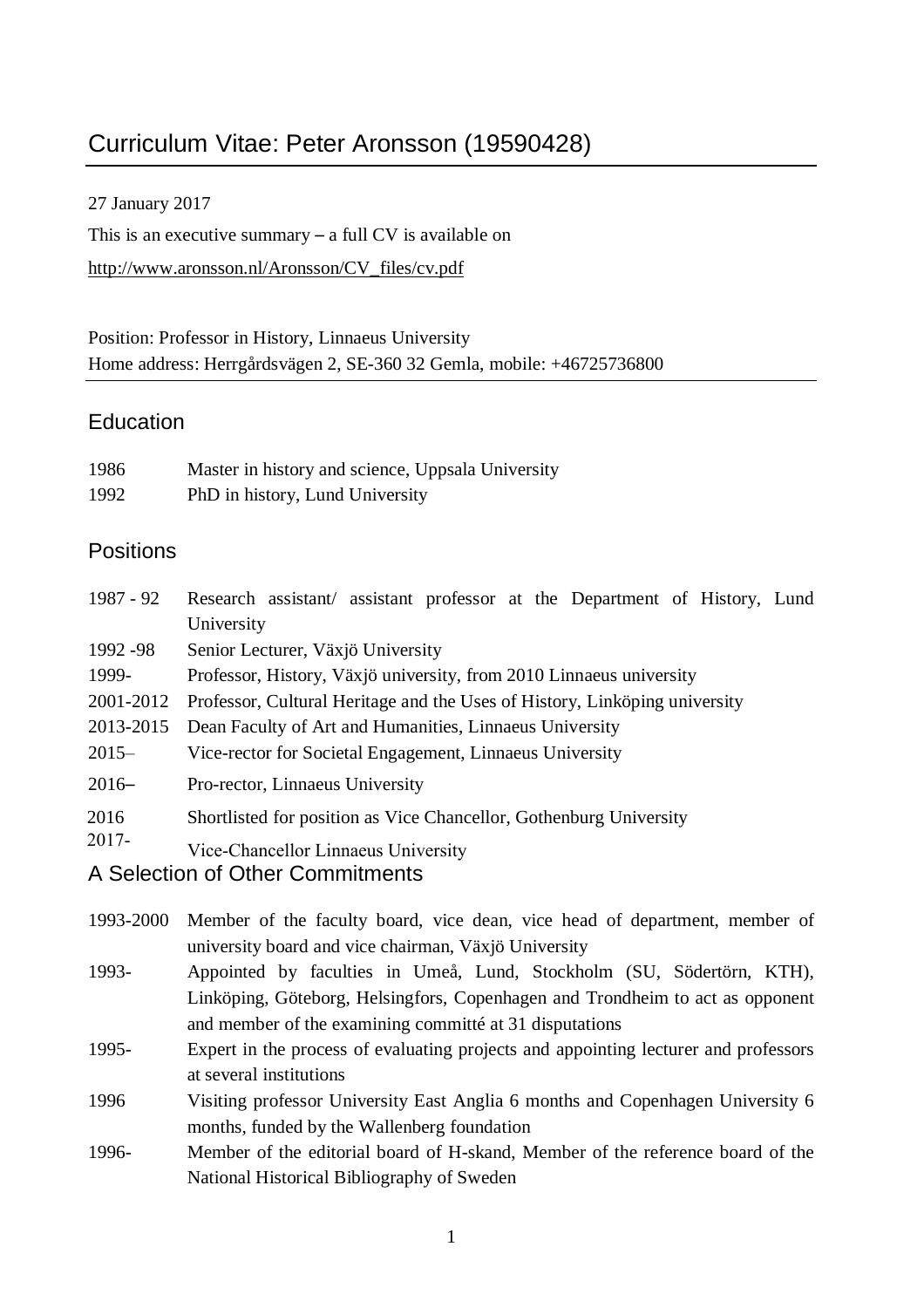### 2000-2002 Editor for Historisk Tidskrift (Journal of the Swedish Historical Society)

- 2001 Visiting professor at Renvall Institut in 2001 and 2002, Helsinki University
- 2001-2008 Member of scientific board for research profiles of Entrepreneurship and Cultural studies at Växjö University
- 2002-2008 Member of the board for research education at the Philosophical faculty, Linköping University, the committee for Cultural Heritage in Östergötland, the Research board for Museum studies in Sweden
- 2003-2008 Member of the national board for ACSIS, Advanced Cultural Studies Institute of Sweden
- 2004-2006 Member of the research committee for educational science, the Swedish research council (VR)
- 2007-2010 Member of the research committee, the Swedish Tercentenary Fund
- 2008-2011 Member of the national committee for history of science and technology, The Royal Swedish Academy of Science
- 2008- Member of the editorial board of Culture Unbound: Journal of Current Cultural Research
- 2009- Member of Peer Review College of the Danish Council for Strategic Research
- 2010- Assessments and communications for EC regarding FP7, Horizon, HERA, EACEA
- 2012-17 Board member, Nordiska museets nämnd, appointed by the Government
- 2012- Member of board of experts for evaluation of research, Ministero dell'Istruzione, dell'Università e della Ricerca, Italy
- 2013- Member of the editorial board of Museum & Society
- 2013- Member of the editorial board of Nordisk Museologi
- 2013- Member of Scientific board, Birgit and Gad Rausings Stiftelse
- 2013- Chairman Stiftelsen svenska emigrantintitutet

# Prizes and Honors (selection)

- 2009 Elected member of The Royal Swedish Academy of Letters, History and Antiquities. There are only thirty working fellows of the historical-antiquarian class of the academy. Founded in 1753, I am the 490th member since the start
- 1992/93 The dissertation was awarded by foundations at University of Lund by both Martin Weibull and Lagerbring grants and finally a national award for scientific research by the Kungliga Vitterhets, Historie och Antikvitets Akademien

# Research Support (selection of later years)

- History takes place. Normative learning in localized settings (Swedish Research Council) 2003-2007, PI (US dollars 500.000)
- Making of National Museums (NaMu, co-ordinator Marie Curie, European Commission)) 2007-2008 (US dollars 650.000)
- Nordic Culture National History, Co-ordinating team of 7 researchers in programme Nordic Spaces, (Riksbankens Jubileumsfond) et al 2008-2011. (US dollars 650.000)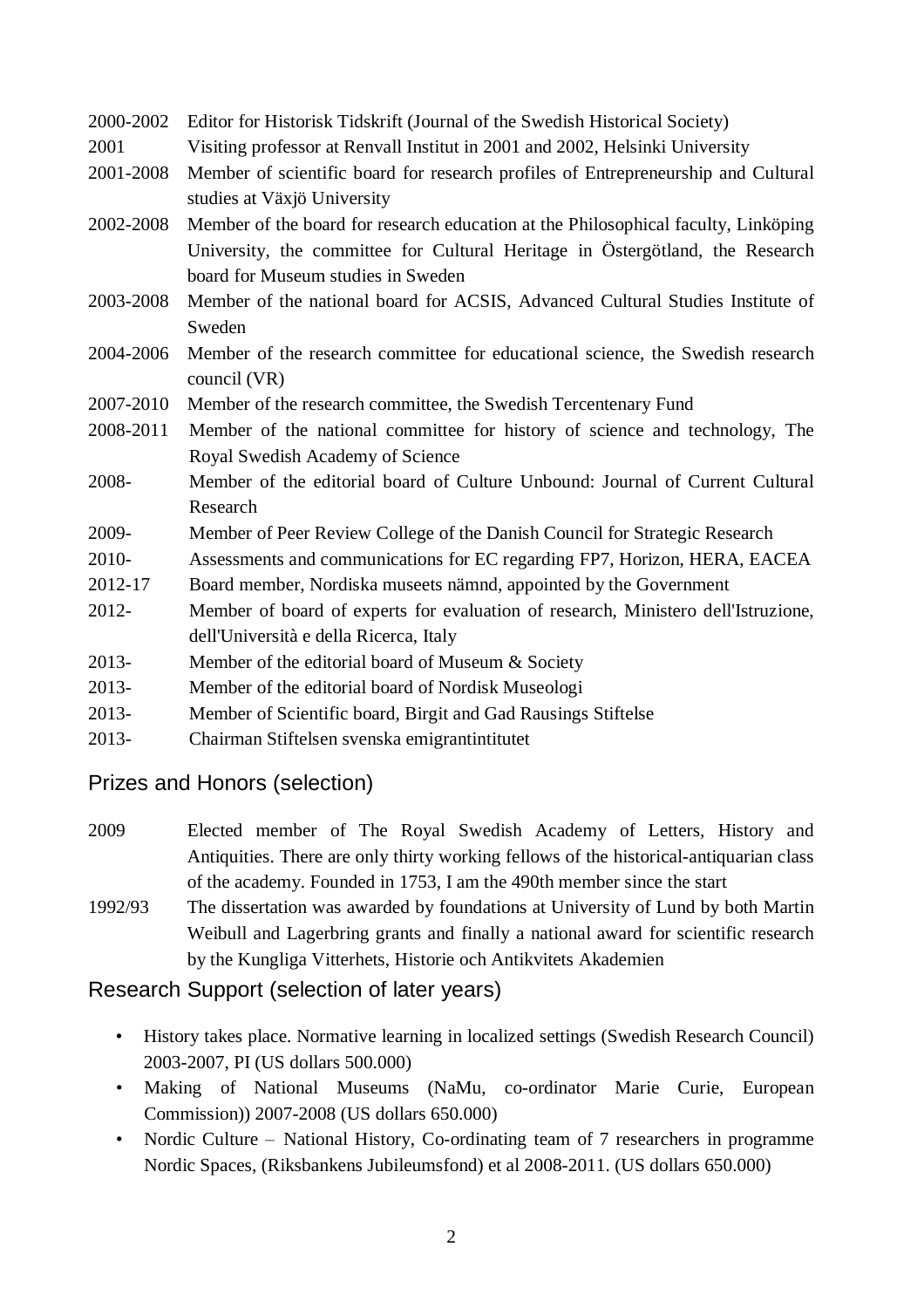- European National Museums: Identity politics, the uses of the past and the European citizen (EuNaMus) Coordinator and Work package leader (European Commission, Seventh Framework Programme) 2010-2012 (US dollars 4.000.000)
- Museernas bildningsanspråk: Museum, skola och folkbildning 1930-2010 [The museums ́s educational ambitions: Museums, schools and popular education 1930-2010] 2010-2012, PI 20%, 1 year (VR, UVK, US dollars 340.000)
- Time, Memory, Representation, PI, one full year of multi-disciplinary grant 2010-2015 (Riksbankens jubileumsfond) (US dollars 200.000)

# **Publications**

### A selection of titles out of 156 articles, 36 monographs or edited books.

#### Monographs

- *Ropande pigor och läsande bönder. Bidrag till tolkningen av de sociala och politiska dimensionerna av åkianismen och roparerörelsen - två väckelserörelser före 1850*, [Extatic maids and reading peasants: contribution to the interpretation of the social and political dimensions of two Swedish revival movements before 1850] Växjö stiftshistoriska sällskap, meddelande nr 13 (Växjö, 1990)
- *Bönder gör politik. Det lokala självstyret som social arena i tre smålandssocknar, 1680-1850*, [Peasants making politics. Local government as a social arena, 1680-1850] Bibliotheca Historica Lundensis 72 (diss Lund, 1992)
- *Regionernas roll i Sveriges historia*, [The role of regions in Swedish history] ERU rapport 91 (Fritzes, 1995)
- (et al), *Dygder som drivkraft och föredöme*, [Virtues as driving force and model], Stockholm 2001.
- *Lokalt folkstyre - kulturarv som utmanar* [Local self government a challenging cultural heritage] (Stockholm, 2001)
- *Historiebruk: att använda det förflutna* [Making history: uses of the past] Studentlitteratur: Lund. 2004

*BeGreppbart - Historia*. (Malmö: Liber, 2011).

#### Edited books

#### In Swedish

- *Makten över minnet. Historiekultur i förändring*, [The power of memory. Changing historical culture (red.) Lund 2000.
- *Tillit eller misstro i småorternas land - en studie av social ekonomi i fem län*, [Trust and distrust in small towns and countryside - a study of the social economy in five counties] Peter Aronsson, et al., Växjö 2002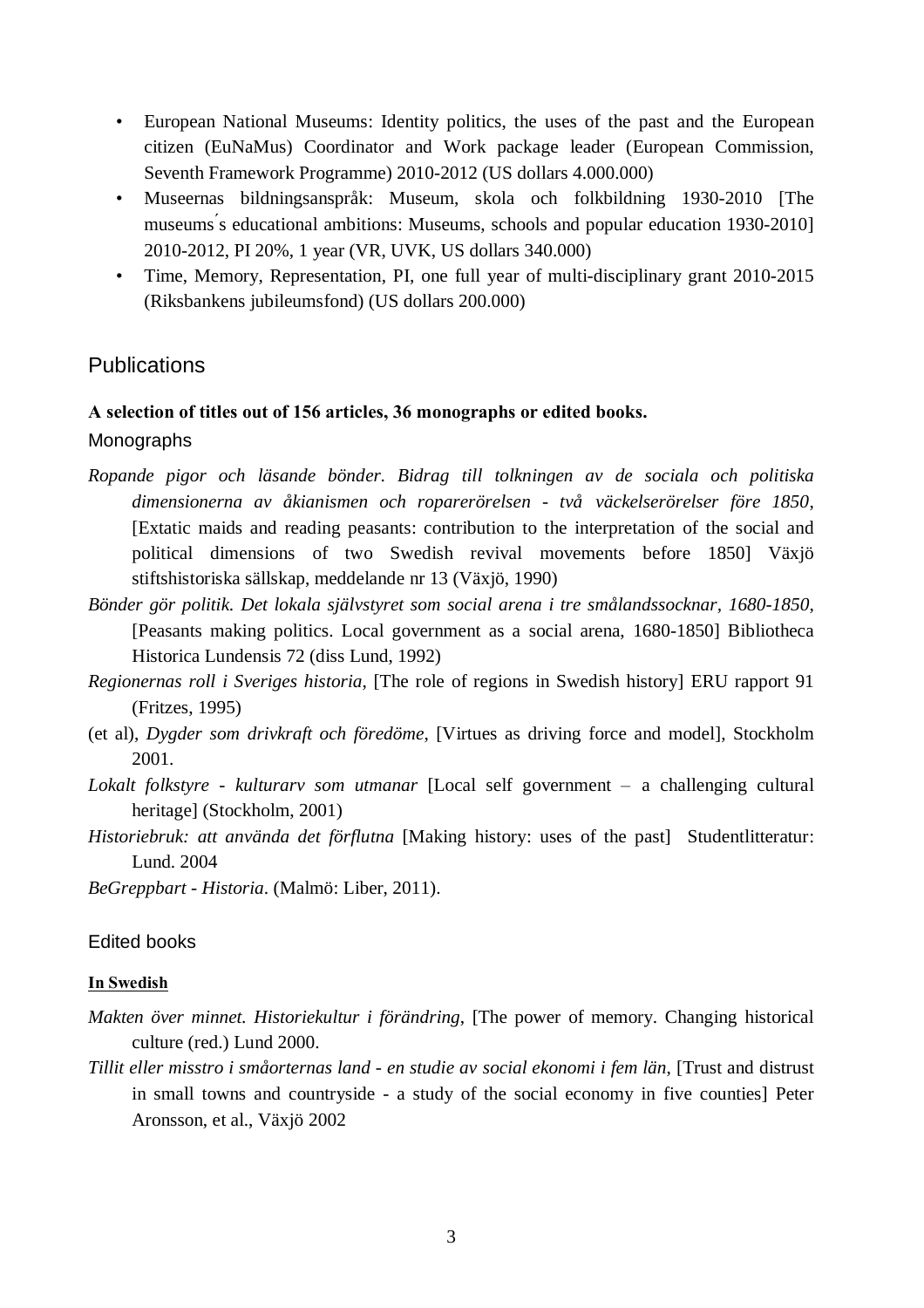- & Magdalena Hillström (red.) *Kulturarvens dynamik. Det institutionella kulturarvets förändringar*. [The dynamics of institutional cultural heritage] (Norrköping: Tema Q, Linköpings universitet, 2005). <http://www.ep.liu.se/ea/temaq/2005/002/>
- & Annika Alzén (red.), *Demokratiskt kulturarv? Nationella institutioner, universella värden, lokala praktiker*, [Democratic cultural heritage? National institutions, universal values, local practice] Norrköping 2006. <http://www.ep.liu.se/ea/temaq/2006/001/>
- (red.). *Platser för en bättre värld. Auschwitz, Ruhr och röda stugor.* [Places for a better world: Auschwitz, Ruhr and the local cottage] (Lund: Nordic Academic Press, 2009).
- *BeGreppbart - Historia*. (Malmö: Liber, 2011).

#### In English

- *The Making of Regions in Sweden and Germany: Culture and Identity, Religion and Economy in a Comparative Perspective* (ed), Rapport från Högskolan i Växjö.Humaniora 6 (Växjö, 1998)
- & Magdalena Hillström, (eds.). *NaMu, making national museums program, setting the frames*, 26-28 February, Norrköping, Sweden [Elektronisk resurs]. (Linköping: Linköping University Electronic Press, 2007).
- Fornäs, Johan, Peter Aronsson, Svante Beckman & et al. *Culture unbound. Dimensions of culturalisation*. (Norrköping: Department of Culture Studies, Linköping University, 2007).
- & Andreas Nyblom, (eds.). *Comparing: National Museums, Territories, Nation-Building and Change*. (Linköping: Linköping University Electronic Press, 2008)[.http://www.ep.liu.se/ecp/030/](http://www.ep.liu.se/ecp/030/)
- & Simon Knell, Arne Bugge Amundsen, (eds). *National Museums. New Studies from around the World*. (London: Routledge, 2011)
- & Lizette Gradén, (eds.). *Performing Nordic heritage. Everyday practices and institutional culture.* (Burlington: Ashgate, 2013).
- & Gabriella Elgenius, (eds.). *National Museums and Nation-building in Europe 1750-2010. Mobilization and legitimacy, continuity and change.* (London: Routledge, 2015).

#### Peer-reviewed articles or book chapters

- "Swedish Rural Society and Political Culture: The Eighteenth- and Nineteenth-Century Experience" *Rural History*, vol 3, 1992:1, pp 41-57 (1992)
- "The possibilities of conceptual history 'from above' and 'from below': Reflections on the concept of samhälle 'society' in Sweden, 1700 to 1990", *Historia a Debate*, tomo II, Retorno del Sujeto, Actas del Congreso Internacional "A historia a debate" celebrade el 7- 11 de julio de 1993 en Santigao de Compostela, ed Carlos Barros (1995), pp 237-260
- "The Desire for Regions. The Production of Space in Sweden's History and Historiography", Institut für Europäische Regionalforschungen, Siegen, *Interregiones* 1995:4.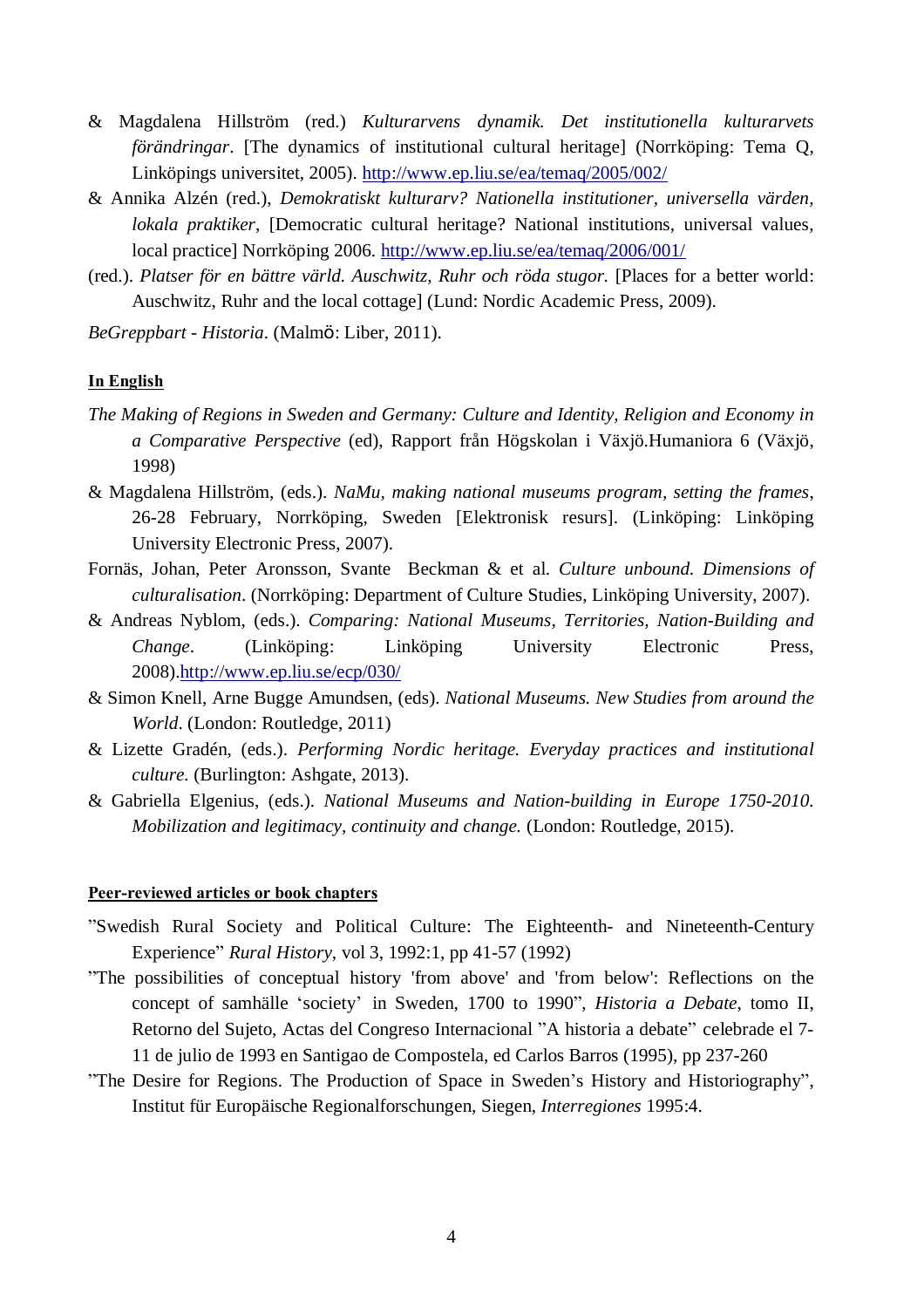- *"*Another route to Enlightenment. A Swedish argument for a history from below", *Transactions of the ninth international congress on the Enlightenment, Münster, 23-29 July 1995, International congress on the Enlightenment*, Studies on Voltaire and the eighteenth century (Münster: 1996)
- "Local Politics –The Invisible Political Culture", *The Cultural Construction of Norden,* ed Øystein Sørensen & Bo Stråth (Scandinavian University Press, 1997), pp 172-205
- "Academic space. A not so innocent story of oblivion, culturalization and instrumentalization of regions by division of labour ", *The Making of Regions in Sweden and Germany: Culture and Identity, Religion and Economy in a Comparative Perspective,* (ed) Peter Aronsson, Rapport från Högskolan i Växjö. Humaniora 6 (Växjö, 1998)
- "Nations, Provinces and Regions: A Scandinavian Perspective", *Identities: Nations, Provinces and regions,* Isabel Burdiel & James Casey, (eds.) (Norwich: Scool of History, University of East Anglia, 1999)
- "Politics as culture: some remarks on contemporary Swedish historiography", *Bulletin D'information. Comité International des Sciences Historiques* 25-26 (1999-2000) 111-122.
- "Der Schwedische Reichstag als vormodernes Parlament. Zur Repräsentation von Bürgern und Bauern." in *Landschaften und Landstände in Oberschwaben. Bäuerliche und bürgerliche Repräsentation im Rahmen des frühen europeischen Parlamentarismus*, (Hrsg.) Peter Blickle. Tübingen: bibliotheca academica Verlag 2000.
- "Academics and non-academics in Swedish History writing." in *Nordic Historiography in the 20th Century*, edited by Frank Meyer and Jan Eivind Myhre, (red.). Oslo: Department of History 2000
- & Erika Larsson, "Living History: Cultural Policy, Museum Strategy & Learnings Response", i *Cultural Sites, Cultural Theory, Cultural Policy*. Proceedings of the Second International Conference on Cultural Policy Research, Wellington 2002, also in *Journal of Education in Museums: Making the Difference* 23 2002:
- "The nature of states and regions. Reflections on territory in Swedish historiography", i *Regional Integration in Early Modern Scandinavia,* Finn-Einar Eliassen, Jörgen Mikkelsen & Björn Poulsen (2001)
- "Making National Museums: comparing institutional arrangements, narrative scope and cultural integration." *NaMu, making national museums program, setting the frames, 26-28 February, Norrköping, Sweden* [Elektronisk resurs] Linköping electronic conference proceedings (Online), 22, pp. 5-12. (Linköping: Linköping University Electronic Press, 2007.).
- "The Old Cultural Regionalism and the New " *An Agenda for Regional History*., pp. 251-70. (Newcastle: Northumbria University Press, 2007.)
- "Representing community: National museums negotiating differences and community in Nordic countries." *Scandinavian Museums and Cultural Diversity*. (Paris, Oxford, New York: UNESCO; Berghahn Books, 2008).
- "Comparing National Museums: Methodological Reflections." *Comparing: National Museums, Territories, Nation-Building and Change*, 317. (Linköping: Linköping University Electronic Press, 2008). <http://www.ep.liu.se/ecp/030/>